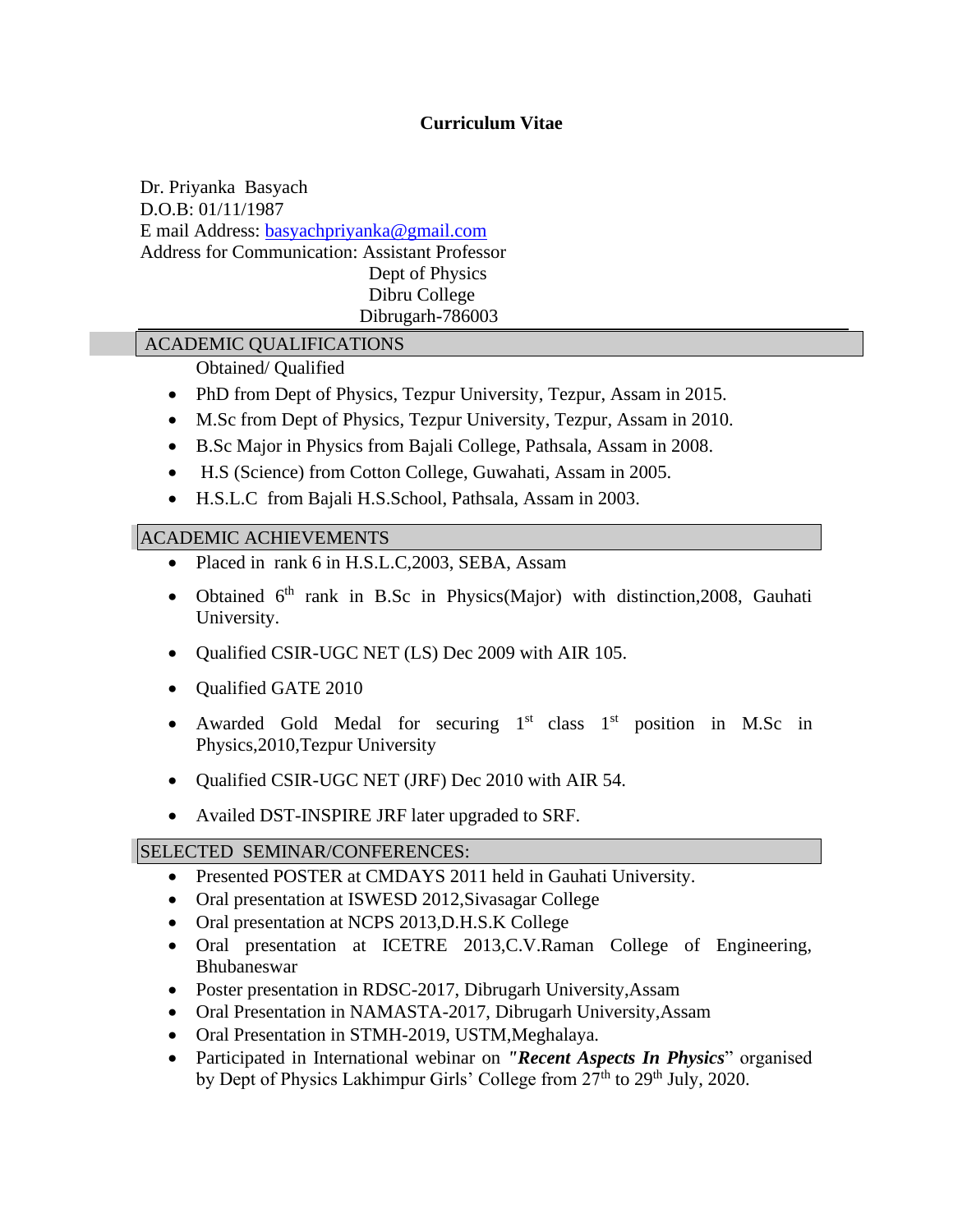#### SELECTED PUBLICATIONS:

- 1. Priyanka.Basyach and Amarjyoti Choudhury, Structural and optical properties of core shell Ag2S /HgS nanostructure, **Materials Research Bulletin**, 48 (2013) 2543–2548
- 2. Biswajit Choudhury\*, Priyanka Basyach, Amarjyoti Choudhury, Monitoring *F*,  $F^+$  and  $F_2^{2+}$  related intense defect emissions from nanocrystalline MgO, **Journal of Luminescence** 149(2014), 280–286.
- 3. . Pawan Chetri, Priyanka Basyach, Amarjyoti Choudhury, Structural, optical and photocatalytic properties of TiO2/SnO2 and SnO2/TiO2 core-shell nanocomposites: An experimental and DFT investigation, **Chemical Physics** 434 (2014) 1–10.
- 4. Pawan Chetri, Priyanka Basyach, Amarjyoti Choudhury, Daylight photocatalytic activity of TiO 2 / SnO 2 core/shell nanostructures: An experimental and density functional study, **AIP Conference Proceedings,** 1591(2014), 351.
- 5. Pawan Chetri, Priyanka Basyach, Amarjyoti Choudhury, Exploring the structural and magnetic properties of TiO2/SnO2 core/shell nanocomposite:An experimental and density functional study, **Journal of Solid State Chemistry**, 220(2014)124–131

### BOOK CHAPTER:

1. Priyanka Basyach, Amarjyoti Choudhuy, Role of CdSe-TiO<sub>2</sub> Core-shell Nanocomposites as a visible light driven photocatalyst, **Advances in Nuclear** 

**Physics and Condensed Matter**, EBH Publishers, 224-233.

## TEACHING EXPERIENCE:

- 1. Served as an Assistant Professor, in dept of Physics, Digboi College, Assam from
- 21/03/2015 till 02/03/2020.
- 2. Currently Serving as an Assistant Professor in Dept of Physics, Dibru College,

Dibrugarh, Assam since 03/03/2020.